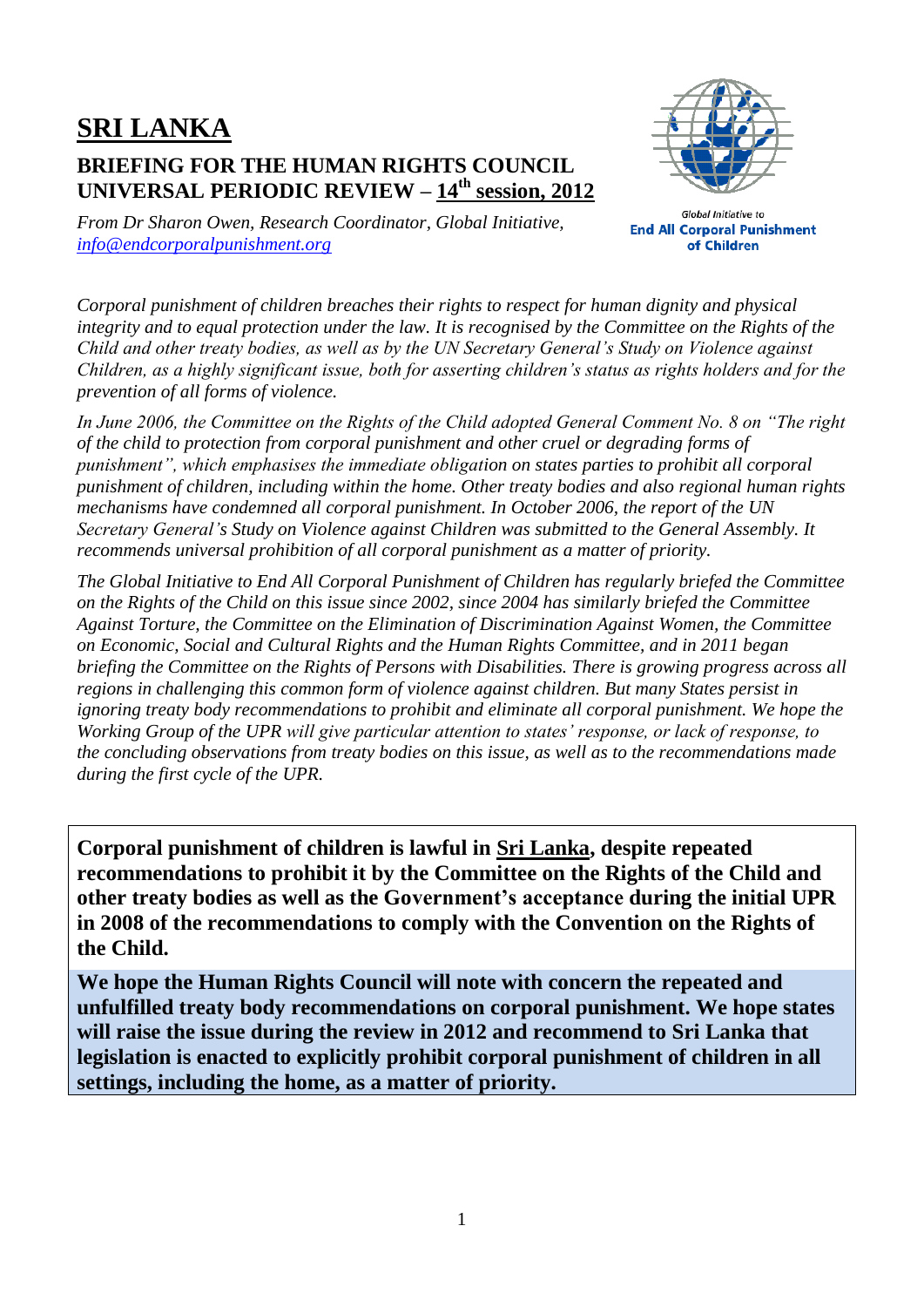## **1 The initial review of Sri Lanka by the Human Rights Council (2008)**

1.1 Sri Lanka was reviewed in the first cycle of the Universal Periodic Review in 2008 (session 2). No recommendation was made concerning corporal punishment of children, though the issue was included in the compilation of UN information<sup>1</sup> and the summary of stakeholders' information.<sup>2</sup> However, the following recommendations were made, and accepted by the Government: $^3$ 

"Ensure that its domestic legislation is in full compliance with the Convention on the Rights of the Child (Poland);

"Continue its efforts for the full implementation of international human rights instruments to which it is a party (Morocco)."

1.2 Prohibiting corporal punishment is a key obligation under the Convention on the Rights of the Child and other international human rights instruments, though it is an obligation frequently ignored or evaded by governments. Specifically challenging Sri Lanka in this respect during its second UPR would reflect the seriousness with which the Human Rights Council views violations of the rights of all persons, including children.

1.3 The Government of Sri Lanka made a commitment to prohibiting corporal punishment of children in all settings, including the home, at a meeting of the South Asia Forum in July 2006, following on from the regional consultation in 2005 of the UN Secretary General's Study on Violence against Children. In 2010, the Government stated its intention to prohibit corporal punishment in remand homes and alternative care settings.<sup>4</sup> The Ministry of Women Empowerment and Child Welfare was reported in September 2011 to be drafting legislation to prohibit corporal punishment in schools, penal institutions and children's homes.<sup>5</sup> As at March 2012 however, there has been no change in the legality of corporal punishment of children since the initial review in 2008: it is lawful in the home, schools, penal institutions and alternative care settings.

## **2 Legality of corporal punishment in Sri Lanka**

2.1 Corporal punishment is lawful in the **home**. The Penal Code (1883) was amended in 1995 to provide for the offence of cruelty to children (article 308A, amended further in 2006), but article 82 of the Code states: "Nothing, which is done in good faith for the benefit of a person under twelve years of age, or, of unsound mind, by or by consent, either express or implied, of the guardian or other person having lawful charge of that person, is an offence by reason of any harm which it may cause/or be intended by the doer to cause, or be known by the doer be likely to cause, to that person...." Illustration (i) of the offence of "criminal force" (article 341) states that a schoolmaster who flogs a student is not using force illegally. Article 71(6) of the Children and Young Persons Ordinance (1939) confirms "the right of any parent, teacher or other person having lawful control or charge of a child … to administer punishment to him". Provisions against violence and abuse in the Penal Code, the Children's Charter (1994) and the Prevention of Domestic Violence Act (2005) are not interpreted as prohibiting all corporal punishment of children.

 $\overline{a}$ <sup>1</sup> 8 April 2008, A/HRC/WG.6/2/LKA/2, Compilation of UN information, para. 15

<sup>&</sup>lt;sup>2</sup> 3 April 2008, A/HRC/WG.6/2/LKA/3, Summary of stakeholders' information, para. 18

 $3$  5 June 2008, A/HRC/8/46, Report of the Working Group, paras. 82(9) and 82(10)

<sup>&</sup>lt;sup>4</sup> 6 October 2010, CRC/C/SR.1567, Summary record of examination by the Committee on the Rights of the Child, para. 42

<sup>5</sup> *Sri Lanka Guardian*, 2 September 2011